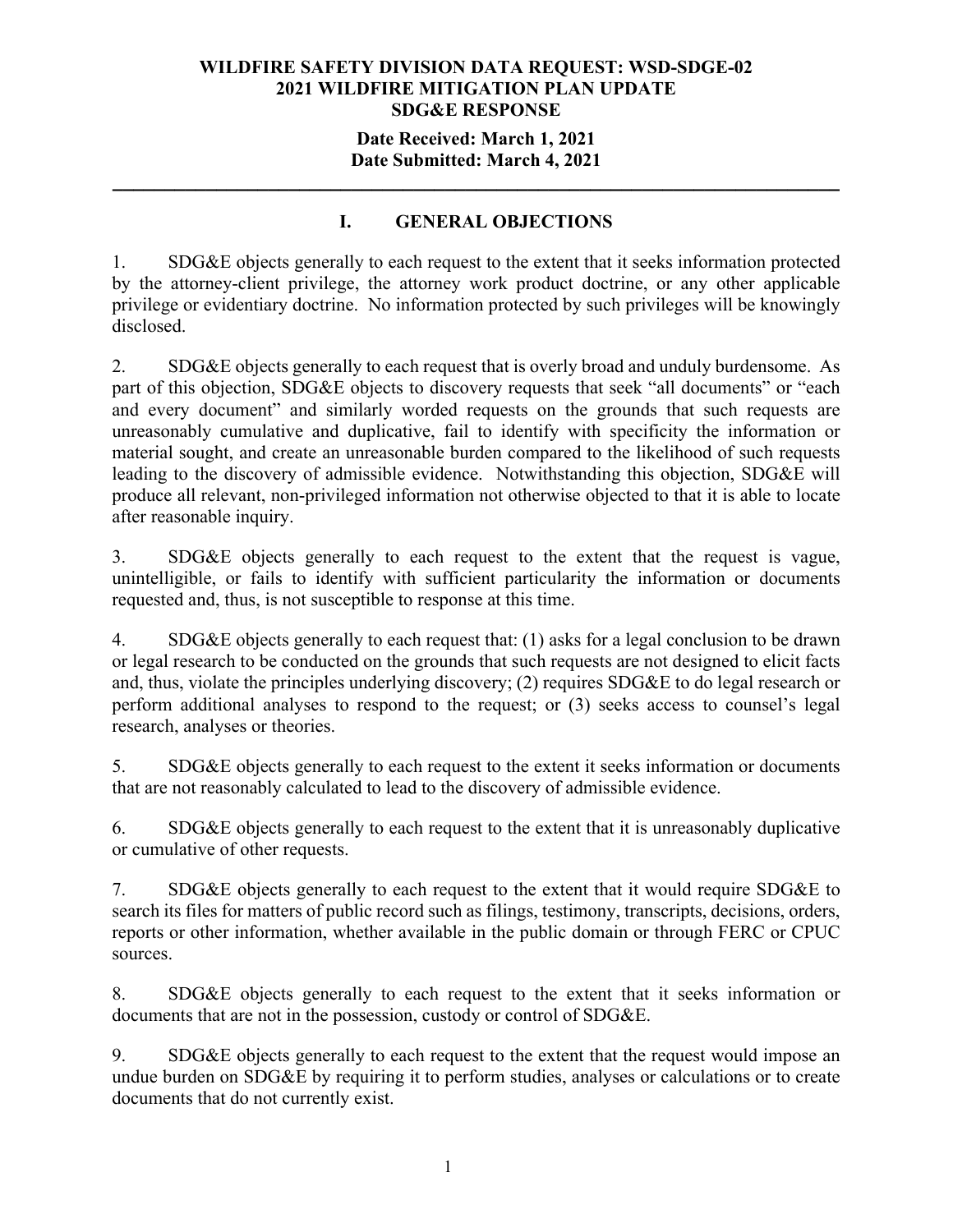## **Date Received: March 1, 2021 Date Submitted: March 4, 2021**

**\_\_\_\_\_\_\_\_\_\_\_\_\_\_\_\_\_\_\_\_\_\_\_\_\_\_\_\_\_\_\_\_\_\_\_\_\_\_\_\_\_\_\_\_\_\_\_\_\_\_\_\_\_\_\_\_\_\_\_\_\_\_\_\_\_\_\_\_\_\_** 

10. SDG&E objects generally to each request that calls for information that contains trade secrets, is privileged or otherwise entitled to confidential protection by reference to statutory protection. SDG&E objects to providing such information absent an appropriate protective order.

#### **II. EXPRESS RESERVATIONS**

1. No response, objection, limitation or lack thereof, set forth in these responses and objections shall be deemed an admission or representation by SDG&E as to the existence or nonexistence of the requested information or that any such information is relevant or admissible.

2. SDG&E reserves the right to modify or supplement its responses and objections to each request, and the provision of any information pursuant to any request is not a waiver of that right.

3. SDG&E reserves the right to rely, at any time, upon subsequently discovered information.

4. These responses are made solely for the purpose of this proceeding and for no other purpose.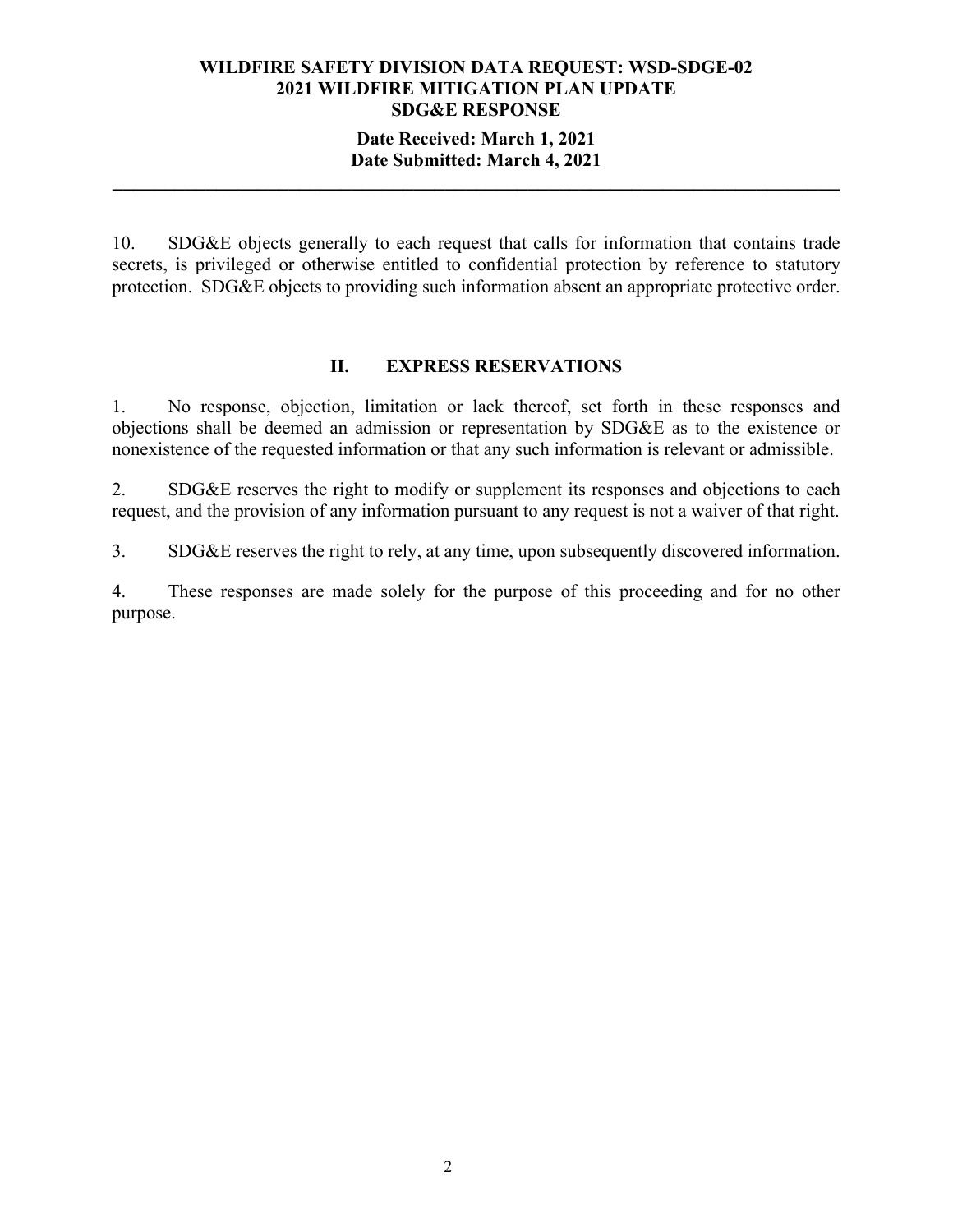## **Date Received: March 1, 2021 Date Submitted: March 4, 2021**

## **III. RESPONSES**

**\_\_\_\_\_\_\_\_\_\_\_\_\_\_\_\_\_\_\_\_\_\_\_\_\_\_\_\_\_\_\_\_\_\_\_\_\_\_\_\_\_\_\_\_\_\_\_\_\_\_\_\_\_\_\_\_\_\_\_\_\_\_\_\_\_\_\_\_\_\_** 

## **QUESTION 1:**

Explain your company's grid infrastructure rebuild standards (e.g., under-grounding, covered conductor, etc.) utilized for post-fire repairs and replacements.

### **OBJECTION:**

SDG&E objects to this request on the grounds set forth in General Objection Nos. 2, 5, and 9. Subject to the foregoing objections, SDG&E responds as follows.

#### **RESPONSE 1:**

When rebuilding infrastructure for post-fire repairs and replacements, SDG&E adheres to the latest design standards to replace the infrastructure with equipment approved for the area to restore service as quickly as possible for customers still requiring power. After the event, SDG&E will perform a root cause analysis and determine if future modifications are needed in the area to minimize the risk of any future events. Covered conductor or undergrounding are not currently required for post-fire repairs and replacements.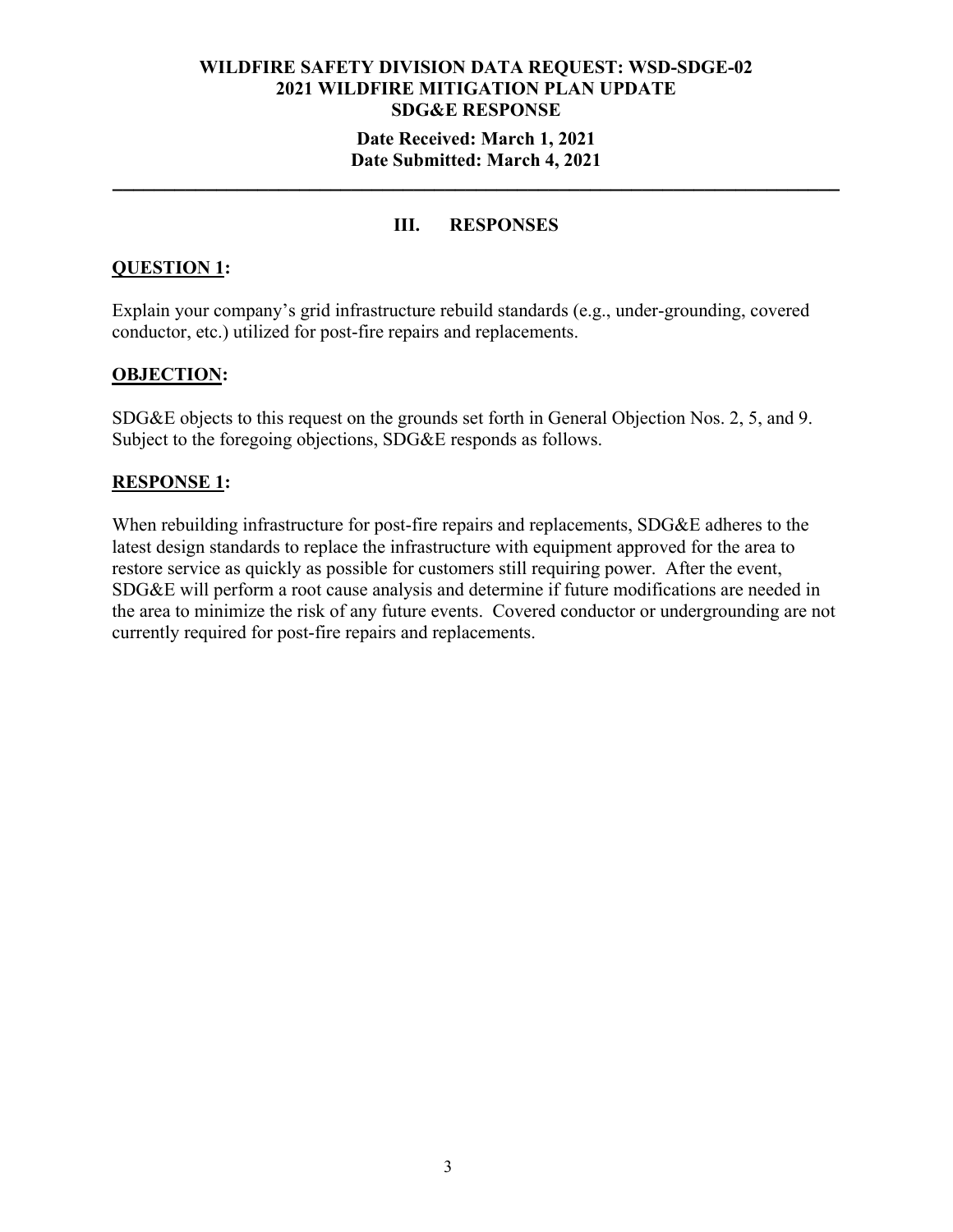### **Date Received: March 1, 2021 Date Submitted: March 4, 2021**

**\_\_\_\_\_\_\_\_\_\_\_\_\_\_\_\_\_\_\_\_\_\_\_\_\_\_\_\_\_\_\_\_\_\_\_\_\_\_\_\_\_\_\_\_\_\_\_\_\_\_\_\_\_\_\_\_\_\_\_\_\_\_\_\_\_\_\_\_\_\_** 

## **QUESTION 2:**

In order to demonstrate adequacy of size of service restoration workforce (requirement  $8386(c)(15)$ ) provide the following:

- a. Describe your current service restoration processes (i.e., damage assessments, repairs, switching activities, etc.) and tools (boots on the ground, drones, helicopters, etc.).
- b. Report the type and number of each personnel classification currently employed by [insert utility] that are involved in service restoration activities, including an explanation of what roles and responsibilities they have.
- c. How many mutual aid agreements does the utility have in place? Explain the type and number of personnel classifications involved in each agreement (or the total number for all agreements).
- d. How many contractors are in place for service restoration? Explain the type and number of personnel classifications retained as contractors.

### **OBJECTION:**

SDG&E objects to this request on the grounds set forth in General Objection Nos. 2, 5, and 9. Subject to the foregoing objections, SDG&E responds as follows.

## **RESPONSE 2:**

a. In response to a catastrophic or extensive wildfire event causing damage to electric distribution facilities, SDG&E mobilizes an all-hands field and office workforce featuring an interdepartmental, shift-based, modularized event response team derived from Federal Emergency Management Agency (FEMA) Incident Command System (ICS) principles. At the onset of the event, usually reported through coordination with local fire agencies' incident command units, SDG&E deploys first responders such as electric troubleshooters to observe and report field conditions, provide an initial damage assessment, make conditions safer by implementing small-scale damage isolation (i.e., switching), and create damage assessment forms noting what type of labor and material are required to repair the damage. Construction supervisors, engineers, and other office staff manage network topology (i.e., fire perimeter mapping), customer, and damagerelated data to continually inform the utility Incident Commander (IC) of event risks and priorities. The IC mobilizes an organization of section chiefs to lead Operations, Planning, Logistics, and Resource Coordination.

The Operations section's key objectives include bulk damage inspection, reconstruction line crew deployments, including initial make-safe strike teams, helicopter and drone operations to report damage perimeter and structure counts as dispatched in coordination between SDG&E Aviation Services and Fire Coordination in CAL FIRE-controlled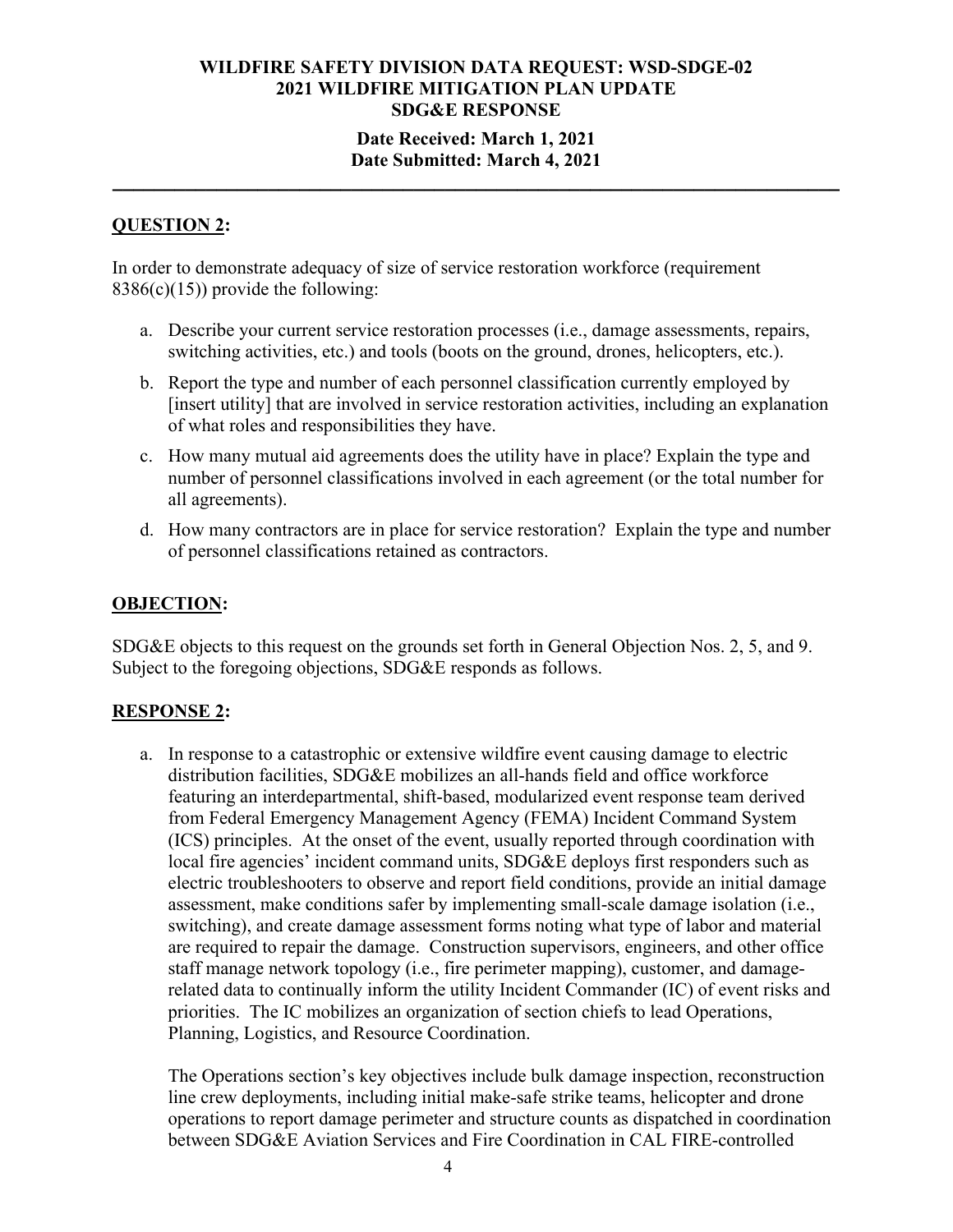## **Date Received: March 1, 2021 Date Submitted: March 4, 2021**

**\_\_\_\_\_\_\_\_\_\_\_\_\_\_\_\_\_\_\_\_\_\_\_\_\_\_\_\_\_\_\_\_\_\_\_\_\_\_\_\_\_\_\_\_\_\_\_\_\_\_\_\_\_\_\_\_\_\_\_\_\_\_\_\_\_\_\_\_\_\_** 

airspace. This section provides central field command of re-energization of de-energized or reconstructed facilities (e.g., hold authorizations).

The Planning section's key objectives include prioritization of reconstruction in affected areas and mobilizing modular field design teams. Following initial field assessments done in the Operations Section, planners will also perform field assessments to create designs and perform or request pole loading calculations as required. These assessments will typically be done visually on foot, but in the case of difficult terrain could employ drones. Pole loading calculations are performed on O-Calc or PLS-CADD as required by SDG&E standards. Completed designs are prioritized by Construction Supervisors and sent to the appropriate resources for construction. The construction crews, which will consist of Working Foremen, Linemen, Apprentice Lineman, and Line Assistants will perform the work and the required switching to energize the new facilities. Depending on the terrain, this work could be accomplished with bucket trucks accessing facilities, or helicopters setting the equipment.

The Logistics section's key objectives include mobilizing various resources in aid of expedited construction, including pole hole digging operations, securing and transporting material (e.g., critical pole stock), and mobilizing staging sites.

The Resource Coordination (RC) section's key objectives include managing critical event response personnel across multiple business units. The RC team, typically made up of crew schedulers, leaders from non-affected business units, and other administrators aims to balance event response resource needs with blue sky operations and develops resource plans in coordination with the Planning Section to maintain operational shifts that drive a consistent pace of construction and cyclical worker rest periods (e.g., 16-hour crew shifts).

| Role                           | <b>Description</b>                                     | <b>Internal</b> |
|--------------------------------|--------------------------------------------------------|-----------------|
|                                |                                                        | Quantity        |
| Planner                        | Planners are responsible for fielding and designing    | 33              |
|                                | electric distribution facilities.                      |                 |
| <b>Construction Supervisor</b> | Construction supervisors are responsible for           | 29              |
|                                | prioritizing work and directing the field crews.       |                 |
| Electric Troubleshooter        | Electric Troubleshooters are the first responders to   | 39              |
|                                | outages or damages to SDG&E facilities. They are       |                 |
|                                | responsible for assessing the damage, making the scene |                 |
|                                | safe, and requesting follow-up repairs.                |                 |
| <b>Working Foreman</b>         | The working foreman is a qualified electrical worker   | 35              |
|                                | (QEW) that leads the crew by assigning work amongst    |                 |
|                                | crew members, holding safety tailgates, and ensuring   |                 |
|                                | construction and switching is done according to plan.  |                 |

b. Please refer to the table below: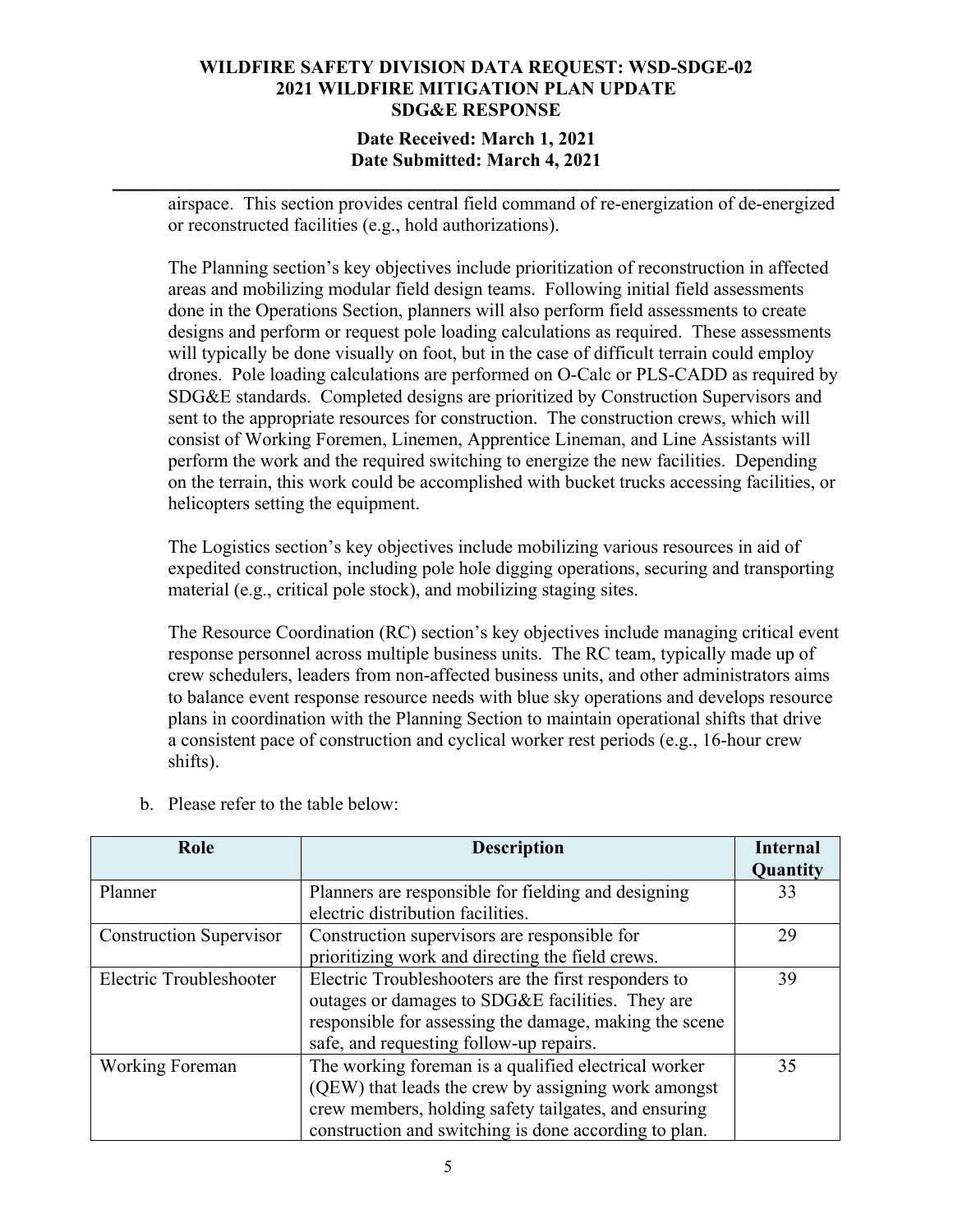## **Date Received: March 1, 2021 Date Submitted: March 4, 2021**

| Role               | <b>Description</b>                                                                                                                                                                                                                                                                                                                                         | Internal<br>Quantity |
|--------------------|------------------------------------------------------------------------------------------------------------------------------------------------------------------------------------------------------------------------------------------------------------------------------------------------------------------------------------------------------------|----------------------|
| Lineman            | A lineman is a QEW that has completed the Lineman<br>Apprentice Program and passed the Journeyman<br>Lineman test. They are part of the crew that performs<br>restoration construction and switching.                                                                                                                                                      | 142                  |
| Apprentice Lineman | Apprentice Linemen are currently in the SDG&E<br>Apprentice program. An Apprentice Lineman may be<br>qualified to only work on secondary voltages (up to<br>600V) or on primary voltages depending on where they<br>are in their apprenticeship. They can work on electrical<br>facilities for which they are qualified under the<br>supervision of a QEW. | 62                   |
| Line Assistant     | Line assistants are not qualified to work on electrical<br>facilities. They assist with obtaining and preparing<br>materials for the crew.                                                                                                                                                                                                                 | 18                   |

- c. SDG&E has four Mutual Assistance Agreements in place that in enable cross-utility collaboration. The following are based on areas and regions: (1) for California there is Mutual Assistance Agreements among members of California Utilities Emergency Association (CUEA), (2) for the Western U.S. there is the Western Region Mutual Assistance Agreement for Electric and Natural Gas Utilities (WRMAG), and (3) Nationwide: Edison Electric Institute Mutual Assistance Agreement (EEI). In addition, SDG&E maintains a Mutual Assistance Agreement with American Gas Association (AGA).
- d. SDG&E tracks its contract resources by crew. A crew typically consists of one Working Foreman, two to three Linemen, and one Apprentice Lineman or Line Assistant. SDG&E currently has 42 distribution crews available from contract resources, which would equate to:

| Role                                 | Contract<br>Quantity |  |
|--------------------------------------|----------------------|--|
| Working Foreman                      |                      |  |
| ⊥ineman                              | 84 - 126             |  |
| Apprentice Lineman or Line Assistant |                      |  |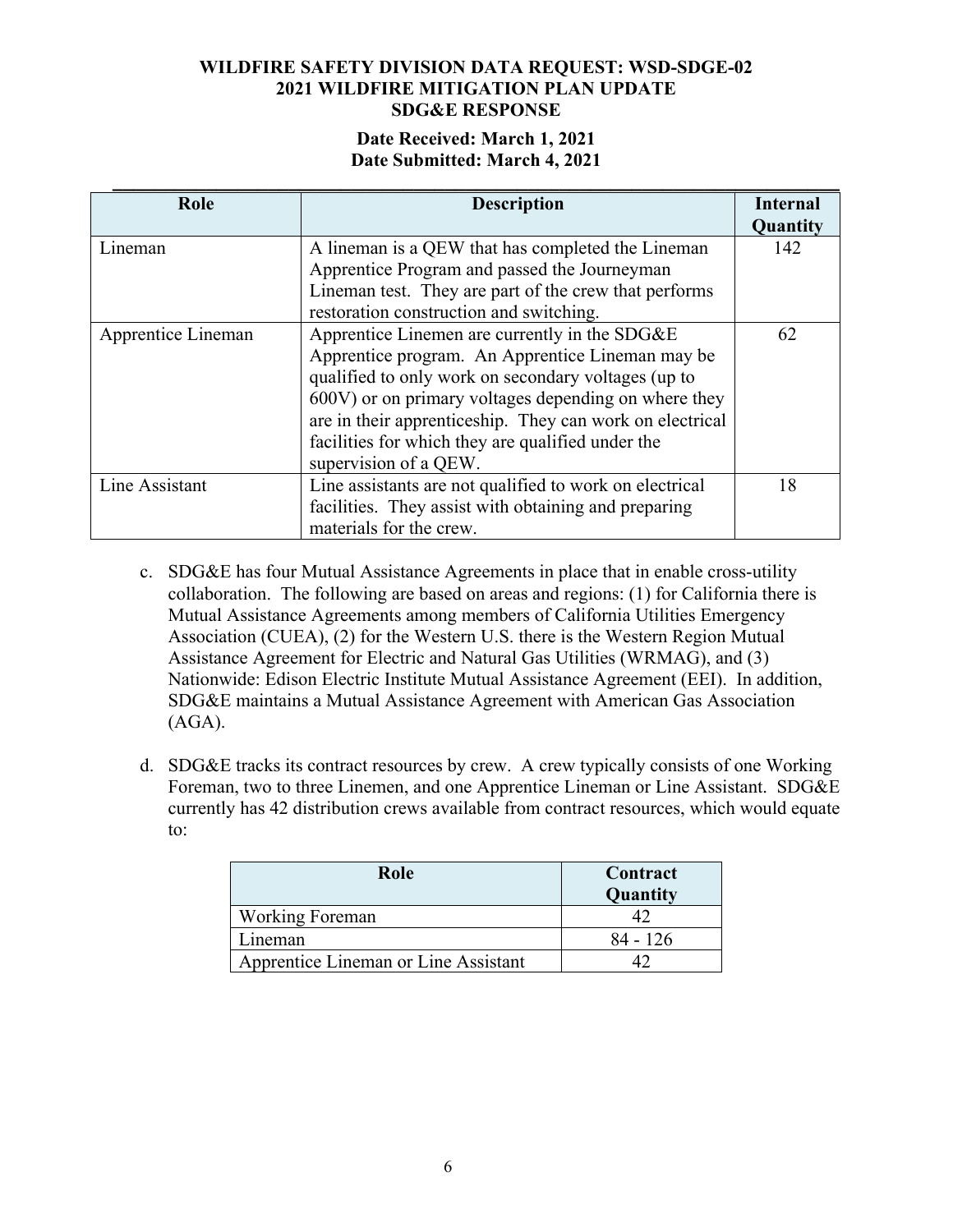## **Date Received: March 1, 2021 Date Submitted: March 4, 2021**

**\_\_\_\_\_\_\_\_\_\_\_\_\_\_\_\_\_\_\_\_\_\_\_\_\_\_\_\_\_\_\_\_\_\_\_\_\_\_\_\_\_\_\_\_\_\_\_\_\_\_\_\_\_\_\_\_\_\_\_\_\_\_\_\_\_\_\_\_\_\_** 

# **QUESTION 3:**

Enter the total circuit miles for each category in the following table. HFTD = High Fire Threat District,  $Tx = Transmission Lines, Dx = Distribution Lines, OH = Overhead, UG = Underground$ 

| Location     | $Tx-$ | $Tx -$    | $Dx$ -OH   $Dx$ -UG | <b>TOTAL</b> |
|--------------|-------|-----------|---------------------|--------------|
|              | OН    | <b>UG</b> |                     |              |
| Non-HFTD     |       |           |                     |              |
| HFTD-Zone 1  |       |           |                     |              |
| HFTD-Tier 2  |       |           |                     |              |
| HFTD-Tier 3  |       |           |                     |              |
| <b>TOTAL</b> |       |           |                     |              |

## **OBJECTION:**

SDG&E objects to this request on the grounds set forth in General Objection Nos. 2, 5, and 9. Subject to the foregoing objections, SDG&E responds as follows.

## **RESPONSE 3:**

Please note that within SDG&E's service territory the HFTD Zone 1 falls within the HFTD Tier 2 and Tier 3. To avoid double counting all data is grouped within Tier 2 and Tier 3.

| Location     | $Tx-$ | $Tx-$     | $Dx$ -OH Dx-UG |       | <b>TOTAL</b> |
|--------------|-------|-----------|----------------|-------|--------------|
|              | OH    | <b>UG</b> |                |       |              |
| Non-HFTD     | 820   | 141       | 2984           | 8240  | 12185        |
| HFTD-Zone 1  |       |           |                |       |              |
| HFTD-Tier 2  | 727   | 34        | 1818           | 2232  | 4811         |
| HFTD-Tier 3  | 278   |           | 1648           | 432   | 2359         |
| <b>TOTAL</b> | 1825  | 176       | 6450           | 10904 | 19355        |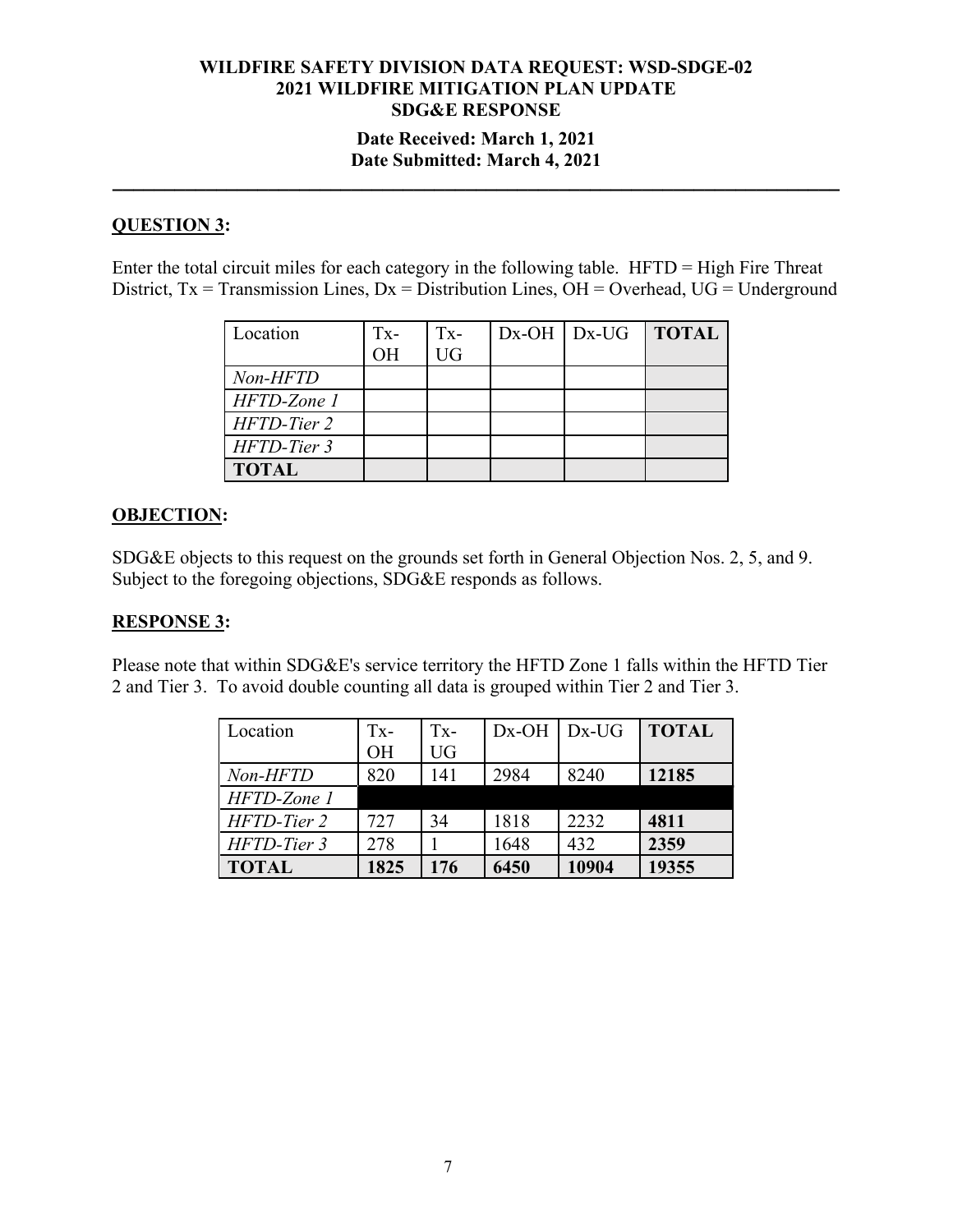### **Date Received: March 1, 2021 Date Submitted: March 4, 2021 \_\_\_\_\_\_\_\_\_\_\_\_\_\_\_\_\_\_\_\_\_\_\_\_\_\_\_\_\_\_\_\_\_\_\_\_\_\_\_\_\_\_\_\_\_\_\_\_\_\_\_\_\_\_\_\_\_\_\_\_\_\_\_\_\_\_\_\_\_\_**

## **QUESTION 4:**

From the inception of your Public Safety Power Shutoffs (PSPS) program, provide the number of customer hours "on alert" for a PSPS, broken out by calendar year, calculated as the amount of subsections (a) multiplied by (b) below:

- a. time between an initial notification of a potential PSPS and a notification of cancellation of PSPS
- b. the amount of customers who received both notifications

## **OBJECTION:**

SDG&E objects to this request on the grounds set forth in General Objection Nos. 2, 5, and 9. Subject to the foregoing objections, SDG&E responds as follows.

#### **RESPONSE 4:**

| <b>PSPS Year</b> | Customer Count <sup>[1]</sup> | Total Hours <sup>[2]</sup> |
|------------------|-------------------------------|----------------------------|
| 2019             | 94.320                        | 5,764,694                  |
| 2020             | 183,125                       | 12,377,311                 |
| 2021             | 8.787                         | 406,545                    |

 $\left[ 1\right]$  Contains duplicates if customer was impacted by more than one outage event

[2] Date and time of last message attempt minus date and time of first message attempt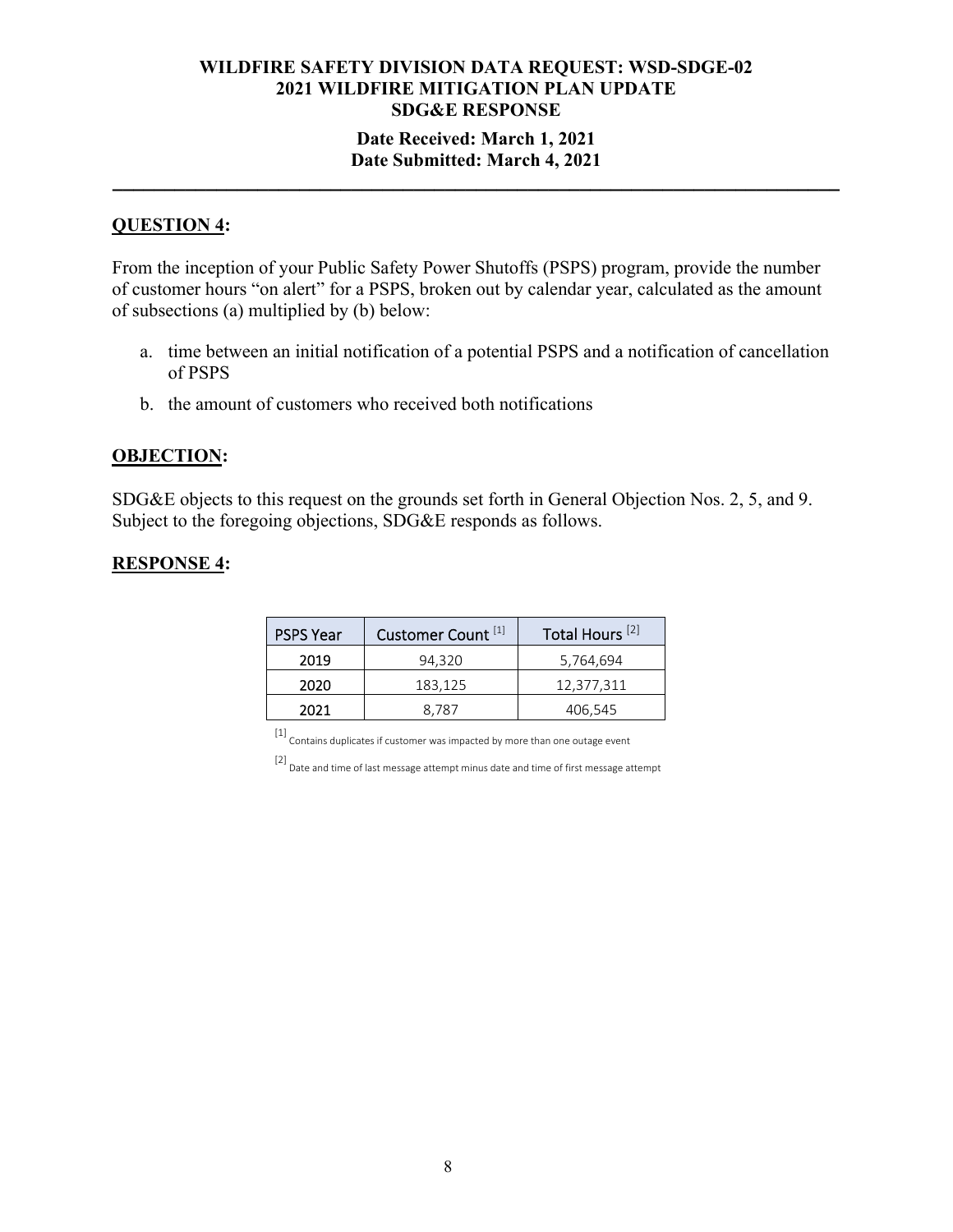## **Date Received: March 1, 2021 Date Submitted: March 4, 2021**

**\_\_\_\_\_\_\_\_\_\_\_\_\_\_\_\_\_\_\_\_\_\_\_\_\_\_\_\_\_\_\_\_\_\_\_\_\_\_\_\_\_\_\_\_\_\_\_\_\_\_\_\_\_\_\_\_\_\_\_\_\_\_\_\_\_\_\_\_\_\_** 

#### **Updated Table of Risks**

As discussed with the WSD, SDG&E provides this updated table of prioritized wildfire risk noting two key amendments:

- 1. Correcting column header to indicate that 2020 data is included
- 2. Including transmission data inadvertently filtered out in previous table

The data used is the same data provided in able 7.1 of the 2021 WMP update and represents counts of outages and ignitions. Definitions of the columns are provided below:

- 1. Cause category: high-level categorization of outage or ignition causes
- 2. Sub-cause category: more granular categorization of outage or ignition causes
- 3. Average outage: average annual count of outages (also referred to as risk events) calculated over the span of 2015 – 2020
- 4. Average ignition rate: shows the average annual ignition-to-outage ratio percentage over the span of  $2015 - 2020$  and is calculated by dividing total count of ignitions by the total count of outages.
- 5. Adjusted risk: average annual count of ignitions that have occurred over the span of 2015 – 2020. It's also the product of the average outage and average ignition rate
- 6. Risk Ranking: ranking of the average annual counts of ignitions over the span of 2015- 2020, or the 'Adjusted Risk', in descending order from highest to lowest counts by subcause

|                                 | Sub-cause<br>category                   | 2015 - 2020                     |                                        |                      |                               |  |
|---------------------------------|-----------------------------------------|---------------------------------|----------------------------------------|----------------------|-------------------------------|--|
| <b>Cause category</b>           |                                         | <b>Average</b><br><b>Outage</b> | <b>Average</b><br><b>Ignition rate</b> | <b>Adjusted Risk</b> | <b>Risk</b><br><b>Ranking</b> |  |
| <b>Contact from object</b>      | Vehicle contact                         | 99.2                            | 4.03%                                  | 4.00                 | 1                             |  |
| <b>Contact from object</b>      | <b>Balloon contact</b>                  | 118.8                           | 3.23%                                  | 3.83                 | $\overline{2}$                |  |
| <b>Contact from object</b>      | Veg. contact                            | 41.3                            | 6.05%                                  | 2.50                 | 3                             |  |
| <b>Contact from object</b>      | Animal contact                          | 84.8                            | 2.36%                                  | 2.00                 | 4                             |  |
| <b>Contact from object</b>      | Other contact from<br>object            | 34.7                            | 5.29%                                  | 1.83                 | 5                             |  |
| Equipment / facility<br>failure | Other - Equipment<br>/ facility failure | 12.2                            | 15.07%                                 | 1.83                 | 5                             |  |
| Equipment / facility<br>failure | Connection device<br>damage or failure  | 50.7                            | 3.29%                                  | 1.67                 | 6                             |  |
| Equipment / facility<br>failure | Lightning arrestor<br>damage or failure | 24.3                            | 5.48%                                  | 1.33                 | 7                             |  |
| <b>Unknown</b>                  | Unknown                                 | 340.0                           | 0.29%                                  | 1.00                 | 8                             |  |
| Equipment / facility<br>failure | Conductor damage<br>or failure          | 44.7                            | 2.24%                                  | 1.00                 | 8                             |  |
| Equipment / facility<br>failure | Transformer<br>damage or failure        | 53.8                            | 1.55%                                  | 0.83                 | 9                             |  |